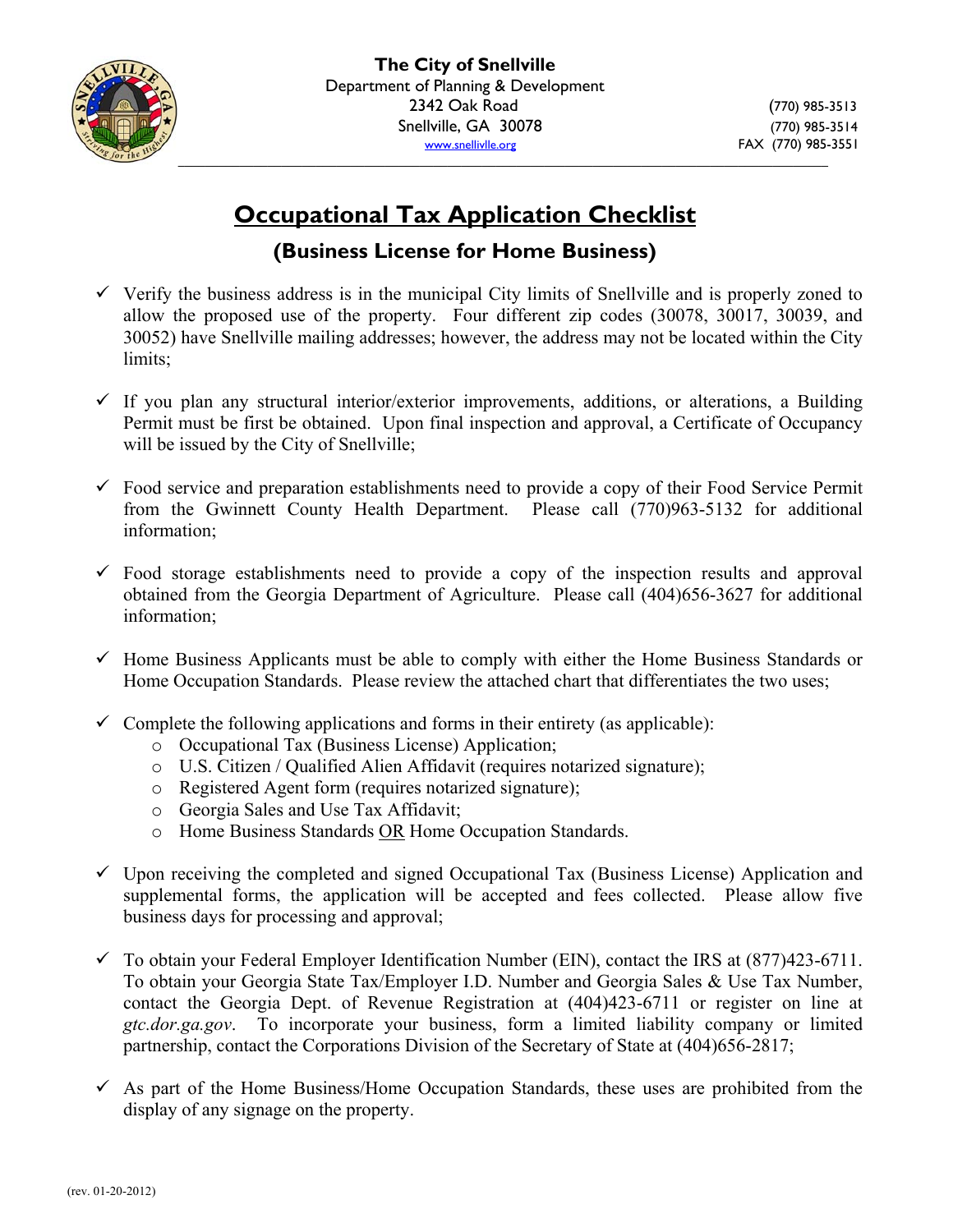|                                                                                                                                                                                                                                                                                              |                                                                                         | <b>CITY OF SNELLVILLE</b><br>DEPARTMENT OF PLANNING AND DEVELOPMENT<br>2342 OAK ROAD, 2ND FLOOR<br>SNELLVILLE, GA 30078-2361<br>(770) 985-3513 ~ FAX (770) 985-3551<br>www.snellville.org |                                                                                                                                                                             |
|----------------------------------------------------------------------------------------------------------------------------------------------------------------------------------------------------------------------------------------------------------------------------------------------|-----------------------------------------------------------------------------------------|-------------------------------------------------------------------------------------------------------------------------------------------------------------------------------------------|-----------------------------------------------------------------------------------------------------------------------------------------------------------------------------|
| FOR CITY USE ONLY<br>DATE RCVD<br>SIC CODE ___________ CLASS ______<br>ZONING DISTRICT ___________                                                                                                                                                                                           | <b>OCCUPATIONAL TAX APPLICATION</b><br>(FOR BUSINESS LICENSE)                           |                                                                                                                                                                                           | FOR CITY USE ONLY<br>DATE PAID                                                                                                                                              |
| USE PERMITTED ________________                                                                                                                                                                                                                                                               |                                                                                         |                                                                                                                                                                                           | FEES DUE                                                                                                                                                                    |
|                                                                                                                                                                                                                                                                                              |                                                                                         | COMPLETE ALL SECTIONS. OCCUPATIONAL TAX WILL BE BASED UPON INFORMATION SUPPLIED ON THIS APPLICATION.                                                                                      |                                                                                                                                                                             |
| <b>APPLICATION FOR:</b><br>NEW BUSINESS                                                                                                                                                                                                                                                      | <b>RENEWAL</b>                                                                          | <b>CHANGE IN OWNERSHIP</b>                                                                                                                                                                | <b>ADDRESS CHANGE</b>                                                                                                                                                       |
| <b>CORPORATE NAME</b>                                                                                                                                                                                                                                                                        |                                                                                         |                                                                                                                                                                                           | <b>MAILING ADDRESS</b> (IF DIFFERENT FROM PHYSICAL ADDRESS)                                                                                                                 |
| <b>BUSINESS NAME</b>                                                                                                                                                                                                                                                                         |                                                                                         | <b>APPLICANT NAME</b>                                                                                                                                                                     |                                                                                                                                                                             |
| FED. ID NO. / SSN                                                                                                                                                                                                                                                                            | DATE BUSINESS ESTABLISHED:                                                              | IN CARE OF                                                                                                                                                                                |                                                                                                                                                                             |
| <b>BUSINESS OWNER NAME</b>                                                                                                                                                                                                                                                                   |                                                                                         | MAILING STREET ADDRESS                                                                                                                                                                    |                                                                                                                                                                             |
| <b>LOCAL STREET ADDRESS</b>                                                                                                                                                                                                                                                                  |                                                                                         | MAILING P.O. BOX                                                                                                                                                                          |                                                                                                                                                                             |
| CITY, STATE, ZIP                                                                                                                                                                                                                                                                             |                                                                                         | CITY, STATE, ZIP                                                                                                                                                                          |                                                                                                                                                                             |
| EMAIL<br><b>GROSS RECEIPTS</b> (This information is strictly confidential)<br>IF BUSINESS CONDUCTED FOR ONLY A PART OF THE PRECEDING YEAR, PART YEAR RECEIPTS MUST BE PRORATED TO FULL YEAR (12 MONTHS). IF NEW<br>BUSINESS, GROSS RECEIPTS MUST BE PRORATED TO FULL YEAR (12 MONTHS).<br>\$ | (PROJECTED MONTHLY GROSS RECEIPTS)                                                      | FOR CITY USE ONLY                                                                                                                                                                         | <b>CHECK HERE IF BUSINESS IS IN RESIDENCE</b>                                                                                                                               |
| <b>PROFESSIONAL PRACTITIONERS</b><br>members of your firm elect to pay the flat per-practitioner tax this year, check below and you will be charged accordingly.                                                                                                                             |                                                                                         | I ELECT TO PAY A FLAT TAX IN LIEU OF REPORTING GROSS RECEIPTS AND PAYING A TAX BASED ON GROSS RECEIPTS.                                                                                   | Certain PROFESSIONAL PRACTITIONERS may elect to pay \$300 per practitioner in lieu of reporting and paying a tax on gross receipts. If you are eligible, and if you and all |
| PLEASE INDICATE THE NUMBER OF PRACTITIONERS NEXT TO THE APPROPRIATE TYPE OF PROFESSIONAL<br>Architects<br>Chiropractor<br>Dentist<br>Embalmer<br>Engineers (Civil, Mech., Etc.)<br><b>Funeral Director</b>                                                                                   | Landscape Architect<br>Land Surveyor<br>Lawyer<br>Optometrist<br>Osteopath<br>Physician |                                                                                                                                                                                           | Podiatrist<br>Practitioner of Physiotherapy<br>Psychologist<br><b>Public Accountant</b><br>Therapists/Counselors<br>Veterinarian                                            |
| NUMBER OF EMPLOYEES ASSOCIATED WITH BUSINESS (EXCLUDING BUSINESS OWNER)                                                                                                                                                                                                                      |                                                                                         |                                                                                                                                                                                           |                                                                                                                                                                             |
|                                                                                                                                                                                                                                                                                              |                                                                                         | I CERTIFY THAT THE ABOVE INFORMATION IS TRUE AND CORRECT AND CONTAINS NO FRAUDULENT INFORMATION.                                                                                          |                                                                                                                                                                             |
| APPLICANT NAME (PLEASE PRINT)                                                                                                                                                                                                                                                                | SIGNATURE                                                                               |                                                                                                                                                                                           | DATE                                                                                                                                                                        |
| ********                                                                                                                                                                                                                                                                                     |                                                                                         | PLEASE BE ADVISED -- INCOMPLETE APPLICATIONS CANNOT BE PROCCESSED ++++                                                                                                                    |                                                                                                                                                                             |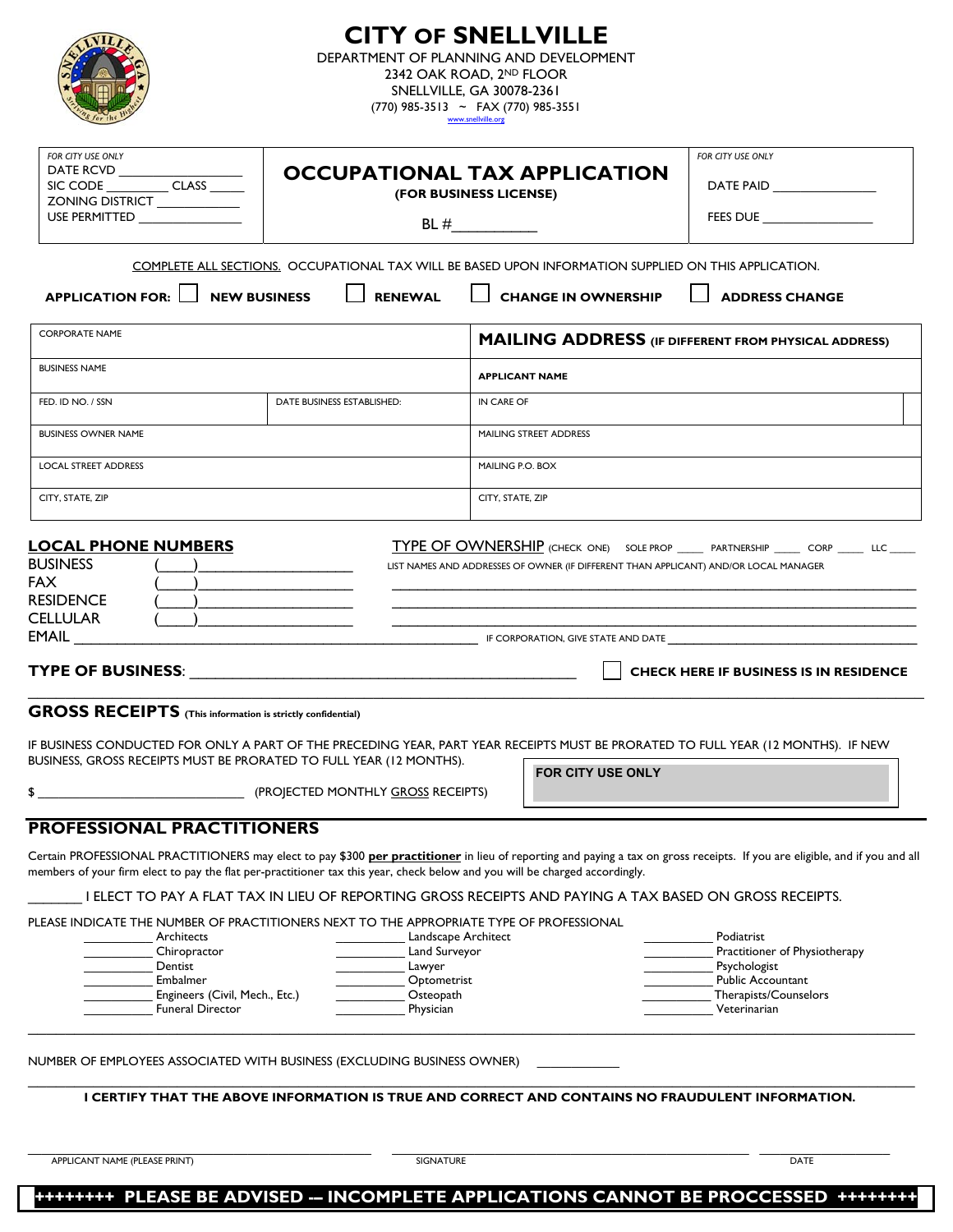

#### **O.C.G.A § 50-36-1(e)(2)**



#### **U. S. CITIZEN / QUALIFIED ALIEN AFFIDAVIT**

As a result of recent law change, The City of Snellville, Georgia is required to obtain from each person applying for a particular public benefit (including new and renewal licenses) a signed and sworn affidavit verifying his or her lawful presence in the United States that is accompanied by a copy of at least one "secure and verifiable document." By executing this affidavit under oath, as an applicant for: \_\_\_ Occupation Tax Certificate or \_\_\_ Alcoholic Beverage License, for (Business Name) as referenced in O.C.G.A.  $\S$  50-36-1, from The City of Snellville, Georgia, the undersigned applicant verifies one of the following with

respect to my application for a public benefit (check one of the following):

- a. \_\_\_\_\_\_ I am a United States citizen 18 years of age or older. **Submit a** *legible* **front and back copy of your current secure and verifiable document(s) such as driver's license, passport, or other document as indicated on back page.**
- b. I am not a United States citizen, but I am a legal permanent resident of the United States 18 years of age or older, or I am a qualified alien or non-immigrant under the Federal Immigration and Nationality Act 18 years of age or older with an alien number issued by the Department of Homeland Security or other federal immigration agency.

 My alien number issued by the Department of Homeland Security or other federal immigration agency is:  $(Required)$ . **Submit a** *legible* **front and back copy of one of the following secure and verifiable document(s):** 

- □ U.S. Permanent Resident Card (I-551), or
- □ Valid Foreign Passport with I-94, or
- □ Temporary Resident Alien Card (I-688), or
- Employment Authorization Card (I-766 or I-688B), or
- Employment Authorization Document (I-688B), or
- $\Box$  Refugee Travel Document (I-571)

In making the above representation under oath, I understand that any person who knowingly and willfully makes a false, fictitious, or fraudulent statement or representation in an affidavit shall be guilty of a violation of O.C.G.A. § 16-10-20 and face criminal penalties as allowed by such criminal statute. Furthermore, the undersigned applicant hereby verifies that applicant has provided at least one secure and verifiable document, as defined by O.C.G.A. § 50-36-2 with this affidavit.

*SWORN TO AND SUBSCRIBED,* 

| Signature of Applicant | Print Name |                               |
|------------------------|------------|-------------------------------|
| Before me this day of  | $, 20$ ;   |                               |
|                        |            | <i><b>AFFIX SEAL HERE</b></i> |
| Notary Public          |            |                               |
| My Commission Expires: |            |                               |
|                        |            | rev $12 - 2 - 2011$           |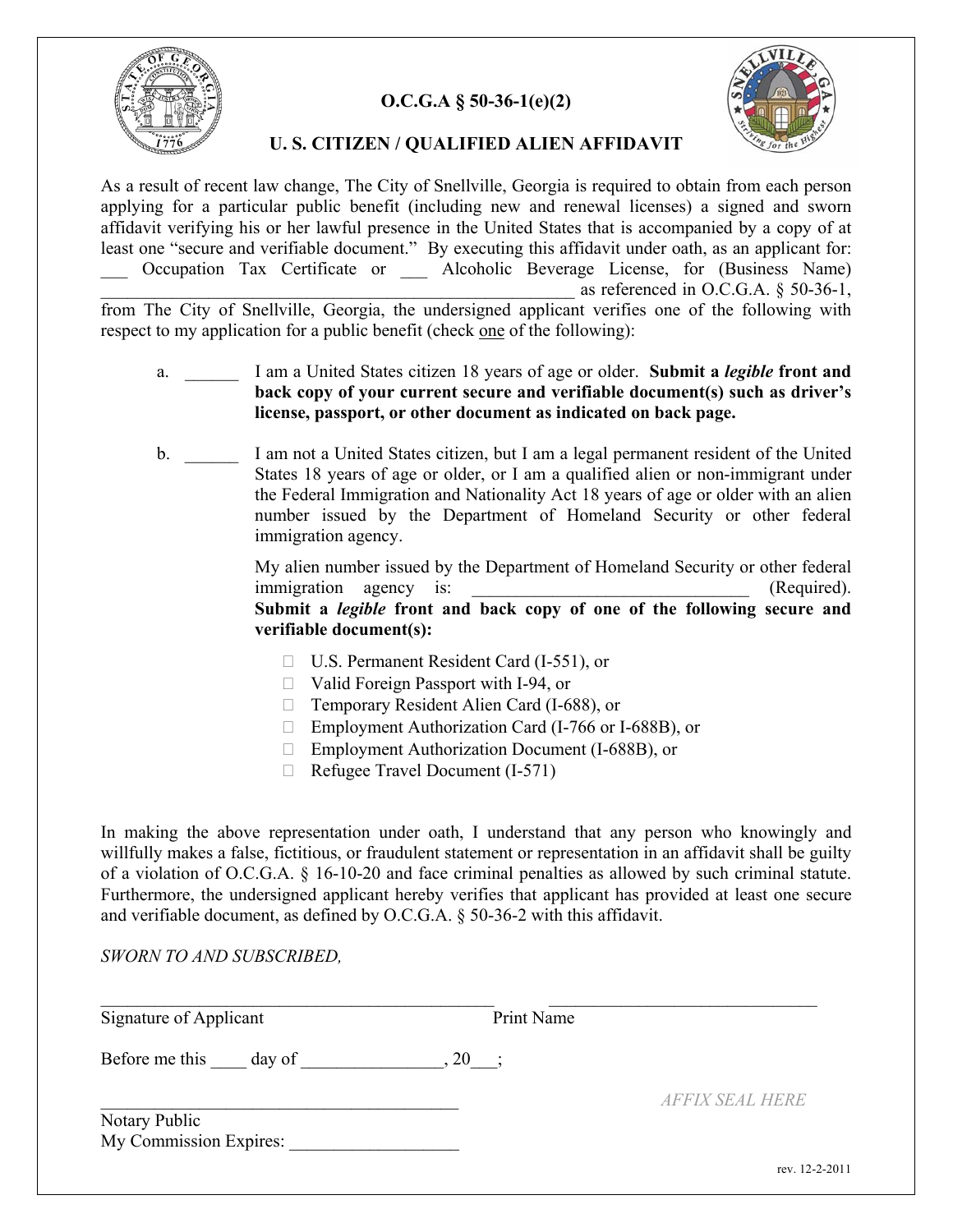#### **Secure and Verifiable Documents Under O.C.G.A. § 50-36-2**

The following list of secure and verifiable documents, published under the authority of O.C.G.A. § 50-36- 2, contains documents that are verifiable for identification purposes, and documents on this list may not necessarily be indicative of residence or immigration status.

- United States passport or passport card
- United States military identification card
- \_\_\_\_ Driver's license issued by one of the United States, the District of Columbia, the Commonwealth of Puerto Rico, Guam, The Commonwealth of the Northern Marianas Islands, The United States Virgin Islands, American Samoa, or the Swain Islands, provided that it contains a photograph of the bearer or lists sufficient identifying information regarding the bearer, such as name, date of birth, gender, height, eye color, and address to enable the identification of the bearer.
- \_\_\_\_ Identification card issued by one of the United States, the District of Columbia, the Commonwealth of Puerto Rico, Guam, The Commonwealth of the Northern Marianas Islands, The United States Virgin Islands, American Samoa, or the Swain Islands, provided that it contains a photograph of the bearer or lists sufficient identifying information regarding the bearer, such as name, date of birth, gender, height, eye color, and address to enable the identification of the bearer.
- \_\_\_\_ Tribal identification card of a federally recognized Native American tribe, provided that it contains a photograph of the bearer or lists sufficient identifying information regarding the bearer, such as name, date of birth, gender, height, eye color, and address to enable the identification of the bearer.
	- \_\_\_\_ United States Permanent Resident Card or Alien Registration Receipt Card (I-551)
- Employment Authorization Document that contains a photograph of the bearer ((I-766)
- Passport issued by a foreign government
- \_\_\_\_ Merchant Mariner Document or Merchant Mariner Credential issued by the United States Coast Guard
- Free and Secure Trade (FAST) card
- NEXUS card
- Secure Electronic Network for Travelers Rapid Inspection (SENTRI) card
- Driver's license issued by a Canadian government authority
- \_\_\_\_ Certificate of Citizenship issued by the United States Department of Citizenship and Immigration Services (USCIS) (Form N-560 or Form N-561)
	- \_\_\_\_ Certificate of Naturalization issued by the United States Department of Citizenship and Immigration Services (USCIS) (Form N-550 or Form N-570)
- \_\_\_\_ Other document or form of identification for proof or documentation of identity, that document or other form of identification will be deemed a secure and verifiable document solely for that particular public benefit.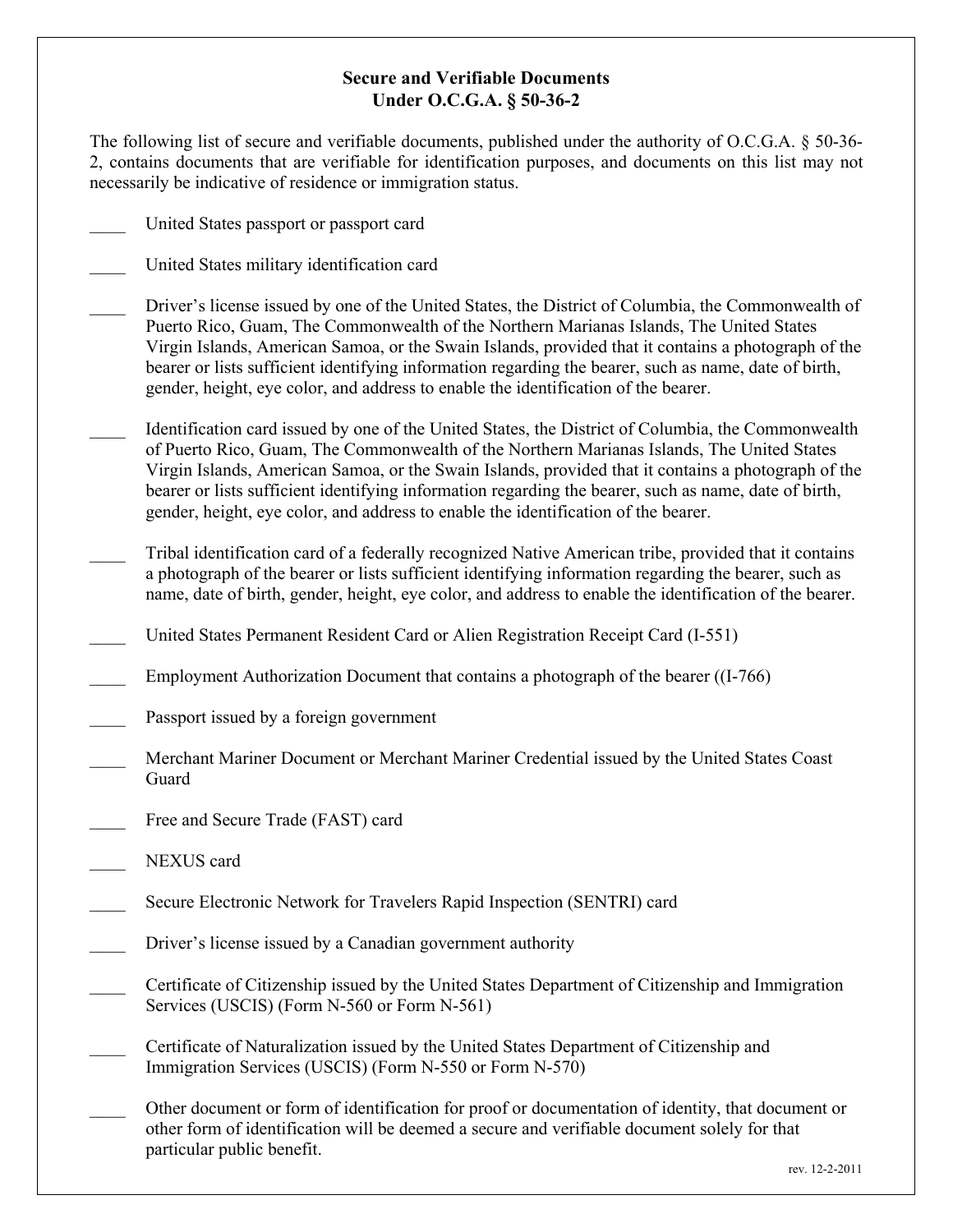**Department of Planning & Development** 



City of Snellville 2342 Oak Road, 2nd Floor (770) 985-3513 Snellville, Georgia 30078 (770) 985-3514<br>www.snellville.org FAX (770) 985-3551

FAX (770) 985-3551

## **GEORGIA SALES & USE TAX AFFIDAVIT**

IN ACCORDANCE WITH O.C.G.A § 48-13-20.1, CITIES AND COUNTIES MAY COLLECT AND SUBMIT CERTAIN INFORMATION TO ENABLE THE GEORGIA DEPARTMENT OF REVENUE (877-423-6711) TO ENSURE THAT BUSINESSES ARE PROPERLY COMPLIANT WITH STATE AND LOCAL SALES TAX LAWS.

THE CITY OF SNELLVILLE, GEORGIA LEVIES AN OCCUPATION TAX OR REGULATORY FEE UNDER O.C.G.A § 48-13-1 ET SEQ., AND PASSED RESOLUTION 2011-04 ON FEB 28, 2011 TO PARTNER WITH THE GEORGIA DEPARTMENT OF REVENUE IN AN EFFORT TO ENSURE PROPER PAYMENT OF SALES AND USE TAX.

ANY PERSON WHO PERFORMS ANY BUSINESS, OCCUPATION OR PROFESSION SUBJECT TO AN OCCUPATION TAX OR REGULATORY FEE UNDER O.C.G.A. § 48-13-1 ET SEQ., IS REQUIRED TO PROVIDE THE CITY OF SNELLVILLE THE FOLLOWING INFORMATION WHEN PAYING SUCH OCCUPATION TAX OR REGULATORY FEE:

| <b>BUSINESS INFORMATION</b>                                                                                                                                                                                                                                                                                                                                                                                                                                                                                                                                                     |  |       |     |
|---------------------------------------------------------------------------------------------------------------------------------------------------------------------------------------------------------------------------------------------------------------------------------------------------------------------------------------------------------------------------------------------------------------------------------------------------------------------------------------------------------------------------------------------------------------------------------|--|-------|-----|
|                                                                                                                                                                                                                                                                                                                                                                                                                                                                                                                                                                                 |  |       |     |
|                                                                                                                                                                                                                                                                                                                                                                                                                                                                                                                                                                                 |  |       |     |
|                                                                                                                                                                                                                                                                                                                                                                                                                                                                                                                                                                                 |  |       |     |
| Business Mailing Address: Street Address or PO Box City                                                                                                                                                                                                                                                                                                                                                                                                                                                                                                                         |  | State | Zip |
| Business Physical Address: Street Address                                                                                                                                                                                                                                                                                                                                                                                                                                                                                                                                       |  |       |     |
|                                                                                                                                                                                                                                                                                                                                                                                                                                                                                                                                                                                 |  | Suite |     |
| Sales and Use Tax ID Number Assigned by the Georgia Department of Revenue: _________________________<br>(Do not provide Federal Taxpayer ID Number (FEIN)<br>Check here if Georgia law does not require a Sales and Use Tax identification number for the business.                                                                                                                                                                                                                                                                                                             |  |       |     |
| North American Industry Classification Code (NAICS): (leave blank if not known)                                                                                                                                                                                                                                                                                                                                                                                                                                                                                                 |  |       |     |
|                                                                                                                                                                                                                                                                                                                                                                                                                                                                                                                                                                                 |  |       |     |
| <b>ACKNOWLEDGEMENT</b>                                                                                                                                                                                                                                                                                                                                                                                                                                                                                                                                                          |  |       |     |
| I hereby understand and acknowledge that pursuant to O.C.G.A. § 48-13-20.1 the City of Snellville, Georgia may collect certain information<br>which will be provided to the Georgia Department of Revenue to ensure that businesses are properly compliant with State and local sales and<br>use tax laws and that if any person refuses or fails to provide the required information, the City of Snellville will notify the Georgia Department<br>of Revenue. For questions, please contact the Georgia Department of Revenue at 877-423-6711 or website www.etax.dor.ga.gov. |  |       |     |
| Date:                                                                                                                                                                                                                                                                                                                                                                                                                                                                                                                                                                           |  |       |     |

Print Name: Title: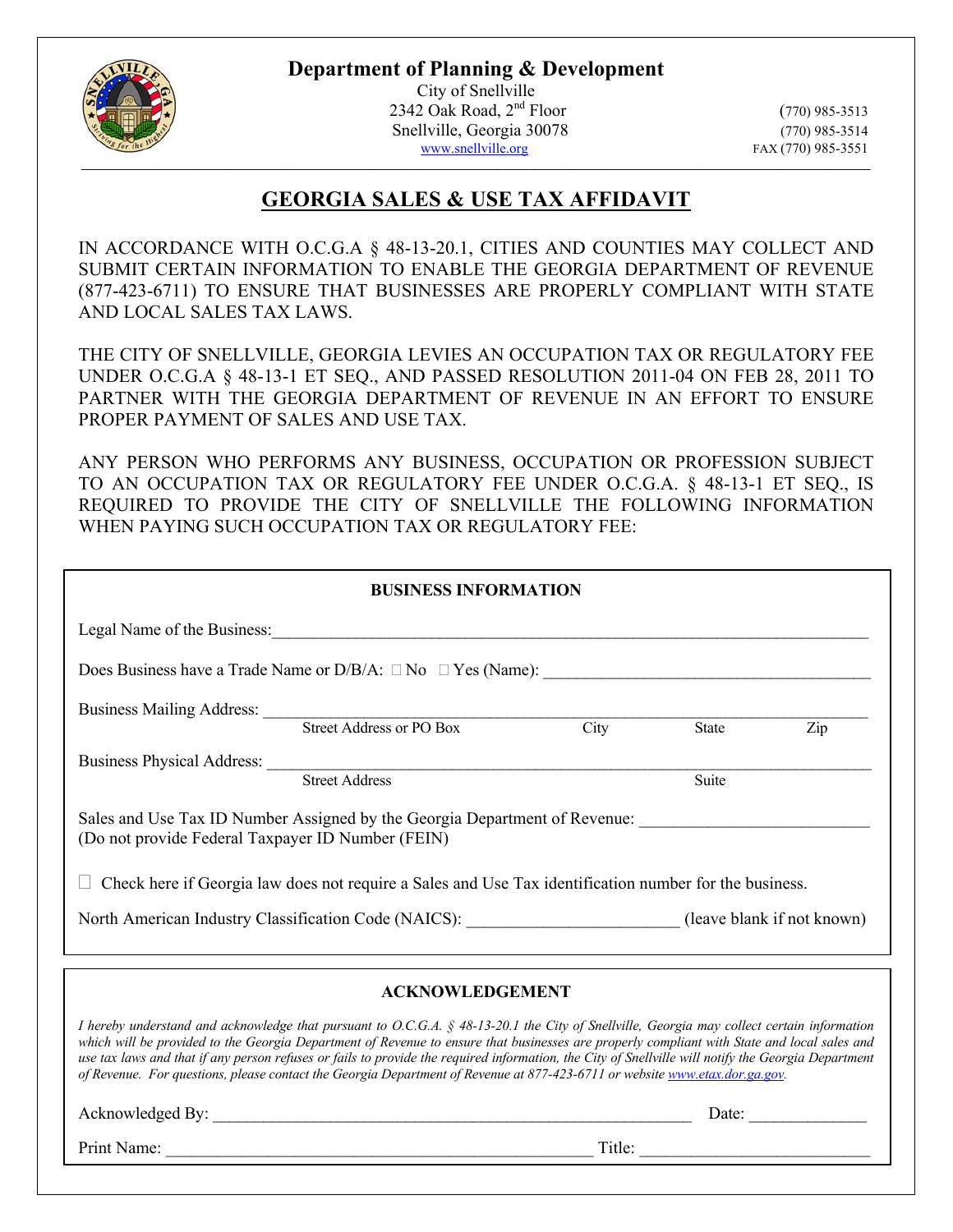#### E-VERIFY AFFIDAVIT

#### Private Employer Compliance Pursuant to O.C.G.A. §36-60-6(d)

#### This form is required by the State of Georgia. Please have it notarized and return it with your completed application.

Number of Employees\_\_\_\_\_

#### **Only Mark 1 box below:**

#### More than ten (10) employees.

By executing this affidavit, the undersigned private employer verifies it's compliance with O.C.G.A. §36-60-6, stating affirmatively that the individual, form or corporation employs more than ten (10) and has registered with and utilizes the federal work authorization program commonly known as E-Verify, or any subsequent replacement program, in accordance with the applicable provisions and deadline established in O.C.G.A. §13-10-90. Furthermore, the undersigned private employer hereby attests that its federal work authorization user identification number and the date of authorization are as follows:

Federal Work Authorization Number:\_\_\_\_\_\_\_\_\_\_\_\_\_

Date of Authorization:\_\_\_\_\_\_\_\_\_\_\_\_\_\_\_\_\_

-OR-

EXEMPT - Less than (10) employees.

Exempt from O.C.G.A. §36-60-6 – By executing this affidavit, the undersigned private employer verifies that it is exempt from compliance with §36-60-6, stating affirmatively that the individual, firm or corporation employs fewer than eleven (11) and therefore, is not required to register with and or utilize the federal work authorization program commonly known as E-Verify, or any subsequent replacement program, in accordance with the applicable provisions and deadlines in O.C.G.A. §13-10-90.

#### **\*Complete below in front of a Notary Public\***

**I hereby declare under penalty of perjury that the foregoing is true and correct.**

| <b>Signature of Authorized Agent or Business Owner</b> |                              | <b>Print Name</b> |        |
|--------------------------------------------------------|------------------------------|-------------------|--------|
| <b>Executed on (Today's Date)</b>                      |                              |                   |        |
| Notary:                                                |                              |                   |        |
| Subscribed and Sworn to me this                        | Day of                       | .20               | (SEAL) |
| <b>Signature of Notary Public</b>                      | <b>My Commission Expires</b> |                   |        |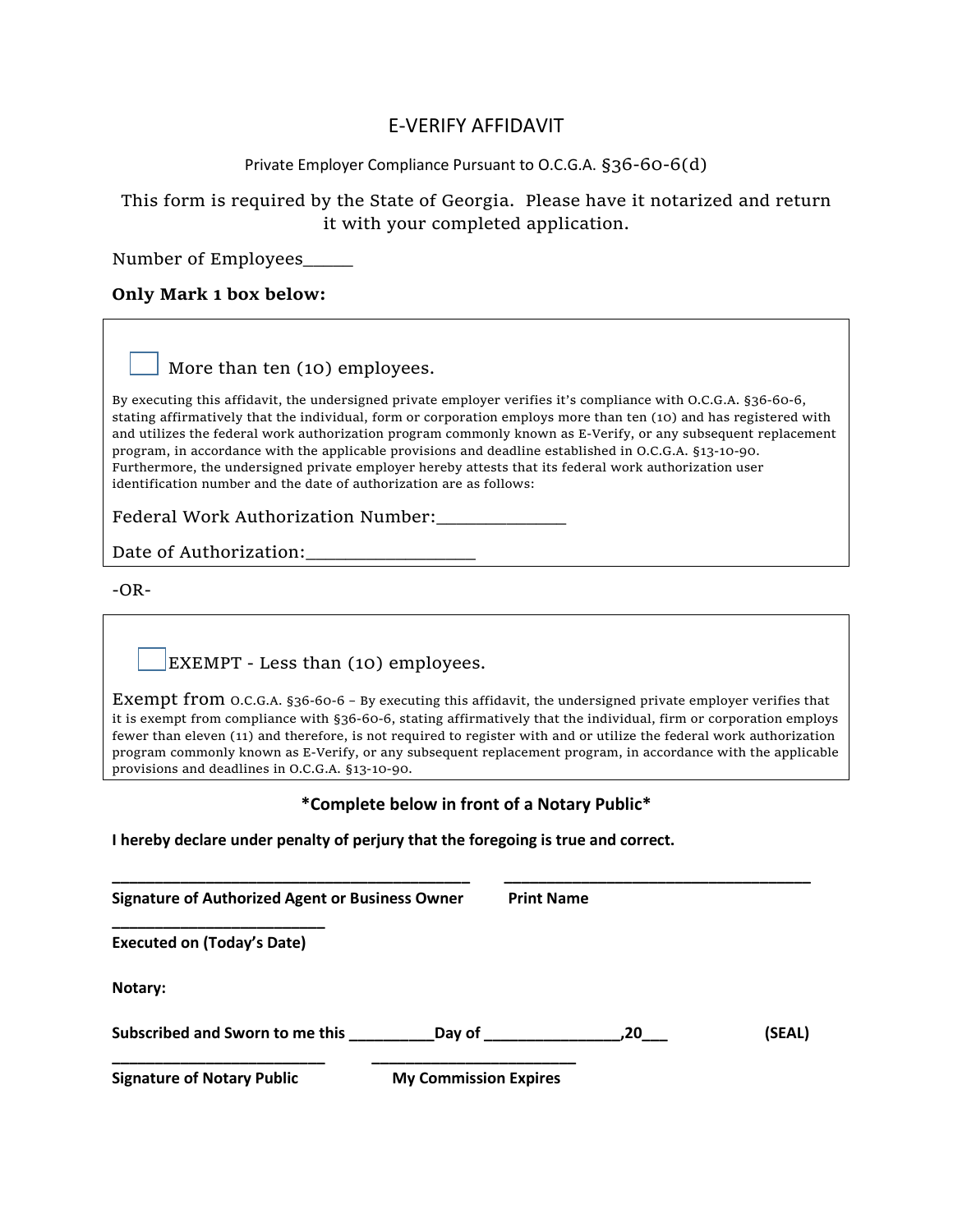**206-8.12. Home Occupation** –Please sign the 2<sup>nd</sup> page that you have read and understand these standards.

#### **Defined**

A lawful occupation that provides a product or service that is conducted wholly within a dwelling unit. The use includes a family day care regulated under 206-5.2.

#### **Use Standards**

Where a home occupation is allowed as a limited use, it is subject to the following:

#### 1. **General Provisions**

- a. No more than two home occupations may be established in a dwelling.
- b. A home occupation must be clearly incidental and secondary to the use of the dwelling for residential purposes.

#### 2. **Physical Limitations**

The floor area of a dwelling unit devoted to all home occupations must not exceed 25% of the floor area of the dwelling.

#### 3. **Alterations to the Dwelling and Exterior Appearances**

- a. The exterior appearance and character of the dwelling must remain that of a dwelling.
- b. No internal or external alterations inconsistent with the residential use and character of the buildings are permitted.
- c. No display or storage of products, materials, or machinery where they may be visible from outside the dwelling is permitted.
- d. No activity associated with the home occupation may be visible outside the dwelling.
- e. No additional signage is allowed for the home occupation.

#### 4. **Vehicles**

One business vehicle may be kept on-site, provided it is used exclusively by an occupant of the dwelling. This vehicle may only be an automobile, pick-up truck, van or sport-utility vehicle.

#### 5. **Equipment, Off-Site Impacts, and Nuisances**

- a. No home occupation may generate traffic, sound, smell, vibration, light, or dust that is offensive or that creates a nuisance.
- b. No equipment that interferes with radio or television reception is allowed.
- c. Home occupations exclude the use of machinery or equipment that emits sound (for example, saws, drills, or musical instruments) detectable beyond the property.
- d. Chemical, electrical, or mechanical equipment that is not normally a part of domestic or household equipment which is used primarily for commercial purposes is not permitted.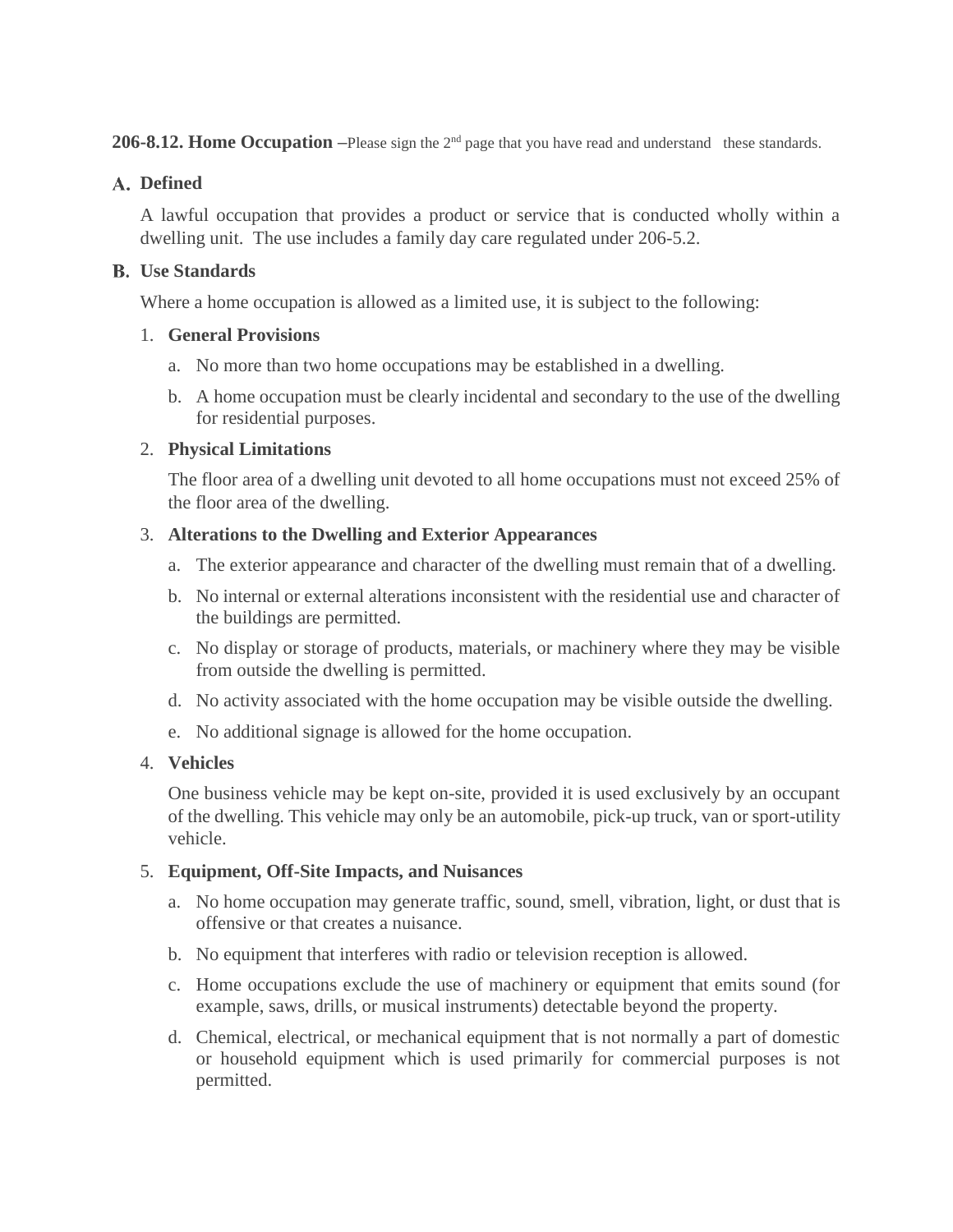#### 6. **Visitation**

Total client visits are limited to five per week in conjunction with the home occupation, except that this restriction does not apply to a family day care home due to the overriding public goal of the care of children.

#### 7. **Employees and Licenses**

Only occupants of the dwelling may work on the premises in connection with a home occupation. Any occupational licenses, including business registrations, required by State, County, or City regulations must be obtained. Proof of State registration, if required for the home occupation, must be submitted to the City before the issuance of a business license.

#### 8. **Uses Specifically Prohibited**

The following uses are specifically prohibited as home occupations, except when otherwise a lawfully permitted use within the zoning district. This list is not all-inclusive. The Director may prohibit additional uses that do not meet the intent of these home occupation regulations.

- a. Adult entertainment establishments.
- b. All animal care, except hobby breeding, and except animal boarding and animal grooming when the total number of all animals being boarded or groomed does not exceed four.
- c. All medical uses.
- d. All indoor recreation uses.
- e. All industrial uses.
- f. All vehicular uses.
- g. Firewood sales.
- h. Funeral home, mortuary.
- i. Massage therapy.
- j. Psychic, fortune teller.
- k. Small or large engine repair or sales.
- l. Tattoo parlor or body piercing.

As the applicant of a Home Occupation I hereby agree to abide by the standards of Section 206-8.12. as stated above. Failure to abide by these regulations may result in revocation of your Home occupation license or the issuance of citations.

 $\overline{\phantom{a}}$  , and the contribution of the contribution of the contribution of the contribution of  $\overline{\phantom{a}}$  , and  $\overline{\phantom{a}}$ 

#### Signature of Applicant Date